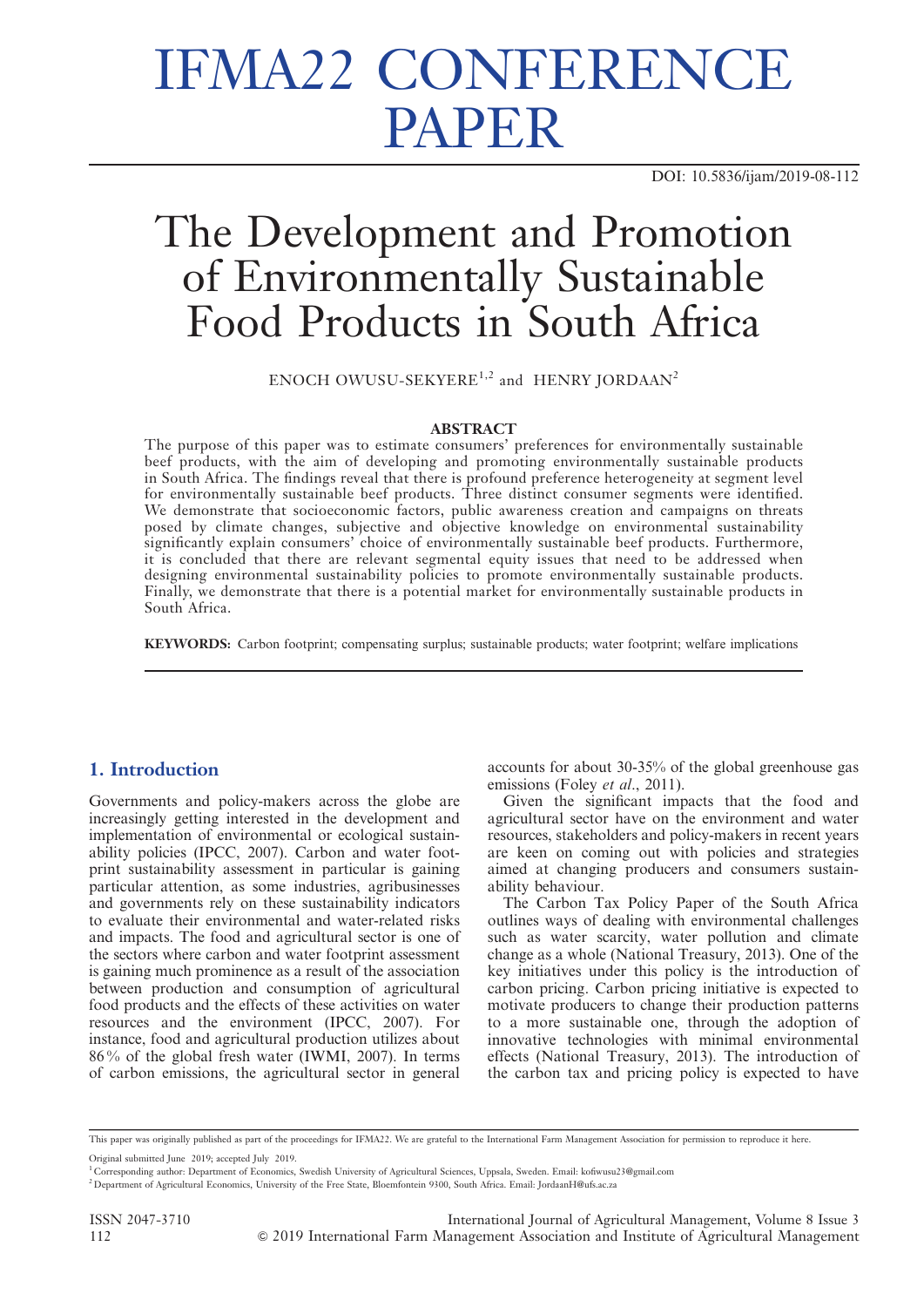significant impact on prices of food products, with low footprint products expected to have high prices because of the cost associated with the investment in minimal carbon emission technologies. The cost incurred is either transferred to the consumer or bear by the producer, or shared by both. This implies that the introduction of the environmental policy has significant economic implications on the welfare of consumers (Kearney, 2008). The policy requires food producers, agribusinesses and companies to make their sustainability information available through labelling. Carbon labelling has received some attention in the food and agricultural industry in South Africa.

Currently, the Water Research Commission has also directed their attention to water footprint assessment; particularly in the agricultural sector because the sector has been identified as a major user of the scarce water resource in South Africa (Department of Water Affairs, 2013). Therefore, the commission and concerned food companies seek to rely on sustainability campaigns and awareness creation through footprint labelling as a possible marketing strategy for marketing environmentally sustainable food products.

Consumer preferences for environmental environmentally sustainable food products have received some attention in recent literature (Grebitus et al., 2015: 2016; Peschel et al., 2016). Additionally, an assessment of carbon footprint labelling in respect of exports of agricultural product (Edwards-Jones et al., 2009) and legal issues concerning carbon labelling (Cohen and Vandenbergh, 2012) have been explored. However, the growing body of literature has focused consumer preferences (Grebitus et al., 2015: 2016; Peschel et al., 2016; Shumacher, 2010), trading (Edwards-Jones et al., 2009) and labelling issues (Cohen and Vandenbergh, 2012; van Loo et al., 2015). None of these studies have considered the development and promotion of environmentally sustainable product through consumers' preferences and choices of footprint labelled products. Additionally, these studies have focussed only on developed countries, with little or no study in arid and semi-arid African countries, including South Africa. Therefore, current knowledge on the impact of consumers' behaviour and choices on the development of environmentally sustainable products marketing.

The present paper fills this gap in literature and contributes to previous works (Grebitus et al., 2016; Peschel et al., 2016; Shumacher (2010) by estimating preferences and willingness to pay for water and carbon footprint sustainability attributes in South Africa, with the aim of developing and promoting environmentally sustainable products. Findings from this study can provide evidence based policy scenarios for developing the food and agricultural sector, for improved policymaking and regulations towards environmentally sustainable food production, marketing and consumption.

# 2. Materials and Methods

#### 2.1 Compensating surplus estimation approaches

The theory of how respondents choose between different discrete choice sets is modelled under the random utility theory which assumes respondents to be rational and

preferring products that give them the highest utility (Hensher and Greene, 2003; McFadden, 1974). The underlying assumption of the random utility is that consumers in recent years tend to have heterogeneous preferences for sustainable product attributes (Grebitus et al., 2013; Grebitus et al., 2015). Hence, the latent class model is adopted to account for unobserved heterogeneity among different consumer segments.

Under the latent class modelling approach, consumers are assumed to be organised implicitly into a set of classes. The class to which a consumer belongs to, whether known or unknown, is unobserved by the analyst. Consumers within each class are presumed to homogeneous but vary across different classes (Wedel and Kamakura, 2000). The number of classes in the sampled respondents is determined by the data. Belonging to a specific latent class hinges on the consumer's observed personal, social, economic, perception, attitudinal and behavioural factors. Assuming that a rational consumer *i* belonging to class *l* obtain utility *U* from product option  $k$ , the random utility is specified as:

$$
U_{ik/l} = \beta_l Z_{ik} + \ell_{ik/l} \tag{1}
$$

where  $\beta_l$  denotes class specific vector of coefficient,  $Z_{ik}$  represents a vector of characteristics allied with each product option and the error term of each class is denoted by  $\ell_{ik/l}$ . The error term is assumed to be distributed independently and identically. The likelihood that product option  $k$  is chosen by consumer  $i$  in  $l$  class is specified as:

$$
\Pr_{ik/l} = \frac{\exp(\beta_l Z_{ik})}{\sum_{n} \exp(\beta_l Z_{in})}
$$
 (2)

The probability that consumer  $i$  belongs to a particular class is denoted by  $P_{il}$  and defined by a probability function G. The likelihood that consumer *i* belongs to class l is represented by the function  $G_{ii} = \delta_l X_i + \varsigma_{il}$  where  $X_i$ denotes a vector of consumers' personal, social, economic and other relevant factors and  $\varsigma_{il}$  represents the error term. The error term is assumed to be distributed independently and identically. The likelihood of consumer  $i$  belonging to class  $l$  is then specified as:

$$
P_{il} = \frac{\exp(\delta_l X_{il})}{\sum_{s} \exp(\delta_l X_i)}
$$
(3)

The combined possibility that consumer  $i$  belongs to class  $l$  and selects product option  $k$  is represented by:

$$
P_{ikl} = (P_{ik/l}) * (P_{il}) = \left[\frac{\exp(\beta_l Z_{ik})}{\sum_{n} \exp(\beta_l Z_{in})}\right] \times \left[\frac{\exp(\delta_l X_i)}{\sum_{l} \exp(\delta_l X_l)}\right]
$$
(4)

The choice experiment employed and the random utility underlying the latent class model adopted in this study correspond with utility maximizing theory and demand (Bateman et al., 2003). Once the utility estimates for consumer segments are estimated, their willingness to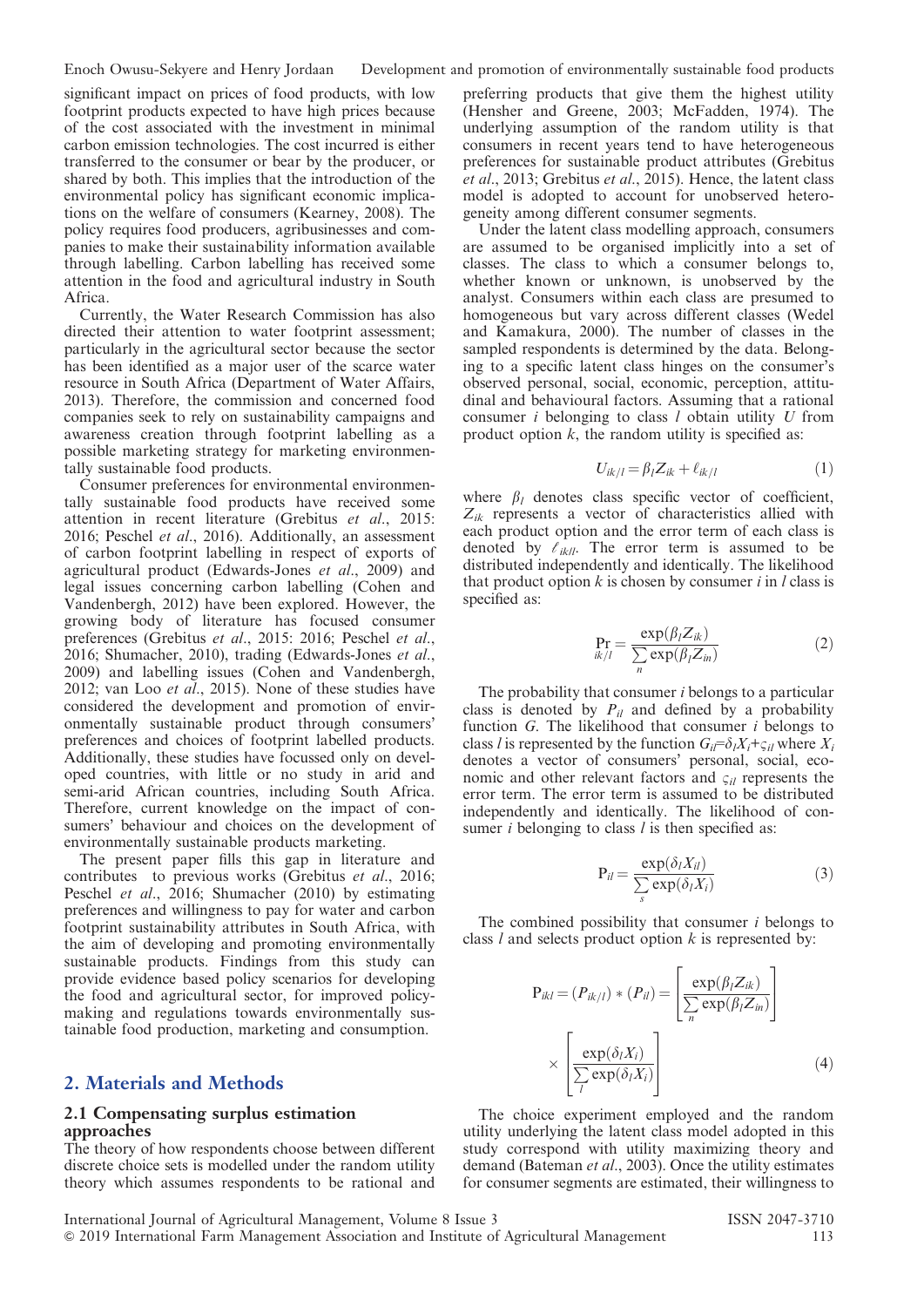pay estimates can be computed as: Table 1: Chosen attributes and levels Development and promotion of environmentally sustainable food products Enoch Owusu-Sekyere and Henry Jordaan

$$
WTP = -\frac{\partial U/\partial X}{\partial U/\partial P} = \frac{\beta_{\text{sustainability attributes}}}{\beta_{\text{price}}}
$$
 (5)

where  $X$  is a vector of the product attributes.  $P$  denotes the price.  $\beta_{\textit{sustainability attributes}}$  is a non-monetary coefficient of sustainability attributes and  $\beta_{price}$  is the monetary coefficient on price. The class-specific WTP estimates are computed using parametric bootstrapping technique.

#### 2.2 Sampling and data description

The survey was conducted in the Gauteng province of South Africa, using trained interviewers. Gauteng is the most populous province in South Africa and very diverse in terms of social, economic and demographic characteristics (Statistics South Africa, 2012). We employed a multistage sampling procedure to select 402 households in Centurion, Pretoria, and Midrand (Johannesburg). Face-to-face interviews were conducted, using samples of the labelled products, after the questionnaire had been pretested with 15 respondents. The questionnaire focused on the choice experiment, respondents' socioeconomic characteristics, knowledge of environmental sustainability and attitudinal data. The survey focussed on meat buyers, with particular note to beef consumers because beef is one of the most purchased livestock products in South Africa, making it easier to ensure high representation. Moreover, the water footprints of beef products in South Africa are known to be quite high, relative to the global averages.

Prior to the experiment, respondents' subjective knowledge were examined. As in Flynn and Goldsmith, (1999) respondents were asked how knowledgeable they consider themselves to be about ecologically sustainable production, water usage, carbon emission and ecological footprint. Responses to each statement ranged from ''no knowledge (1)'' to ''very knowledgeable (5)''. An index was calculated for subjective knowledge by averaging the responses of each respondent. After the choice experiment, we further examined respondent's objective knowledge by assessing the level to which they agree or disagree to six statements about ecologically sustainable production, water usage, carbon emission and ecological footprint, using five-point Likert scale ranging from "strongly disagree  $(1)$ " to "strongly agree  $(5)$ ". In the interest of brevity, the statements used are not presented but are available upon request.

### 2.3 Experimental design

Attribute-based choice experimental design was employed. The choice experiment allows respondents to choose from a set of product alternatives, with different attribute combinations. The choices made by respondents' aid in revealing their preferences, without subjectively asking them to value the product attributes. This method minimizes social desirability bias (Norwood and Lusk, 2011). The choice experiment consisted of different combinations of water usage (water footprint), carbon emissions and prices. Different choice sets were designed for beef rump steak. The water footprint values were estimated using South African data and the Water Footprint Network Standard Approach as outlined in the Water Footprint Assessment Manual. Water footprint

| <b>Attribute</b>    | Beef rump steak                                             | Categorical<br>level   |
|---------------------|-------------------------------------------------------------|------------------------|
| 1. Water footprint  | 1. 15415 l/ka<br>2. 17300 l/kg<br>3. 17387 I/kg             | Low<br>Medium<br>High  |
| 2. Carbon footprint | 1. 22.90 $kgCO2e$<br>2. 26.37 $kgCO2e$<br>3. 27.50 $kgCO2e$ | l ow<br>Medium<br>High |
| 3. Price            | 1. ZAR 159.99/ kg<br>2. ZAR 179.99/ kg<br>3. ZAR 185.00/ kg | l ow<br>Medium<br>High |

estimate for beef from Mekonnen and Hoekstra (2010) was also included. The carbon equivalents were obtained from Milk South Africa (Milk SA) and Scholtz et al. (2014). The selected prices considered for the product were the prevailing retail prices from markets across the study area for beef rump steak. Water footprint, carbon footprint and price attributes had three levels each in the choice sets designed (Table 1).

The attributes and their levels were combined using Ngene software to create random parameter panel efficient design with three alternatives (A, B and ''none'') (Choice Metrics, 2014). D-error efficiency and blocking strategy were also used during the design. The blocking strategy circumvents respondent fatigue during the survey. Twenty choice sets were generated using the Ngene software and blocked into ten, with each block containing two choice sets. Each person was randomly allocated to a block. Since the concept of carbon and water footprint is new, the possibility that some respondents may not be aware of water and carbon footprints was resolved by generating statements explaining the carbon and water footprints, their measurements and meanings of the footprint values to the respondents in their local and preferred language before the survey.

# 3. Results and Discussion

## 3.1 Descriptive characteristics of respondents

The descriptive characteristics of respondents are presented in Table 2. The average age of the sample was about 35 years. This concurs with Stats SA's population estimates which indicate that about 66% of the South African population are about 35 years or less (Statistics South Africa, 2014). The mean number of years of formal education was 15 years and an average monthly income of ZAR10132.24. Most of the respondents were females, as indicated by a percentage of 67.70%. About 53.50% of the respondents were aware of the department of water and sanitation's campaign on threats posed by climate changes in South Africa. This suggests the need for more awareness and campaigns on climate changes, as 46.50 % of the people were not aware.

Most of the respondents (73.44%) trust in food labelling regulatory bodies in South Africa. In terms of respondents' subjective and objective knowledge regarding environmental sustainability, the results revealed an average subjective knowledge (SUBKI) index of 3.41. Similarly, the objective knowledge index was found to be 2.68. The subjective and objective knowledge estimates show that the respondents consider themselves as moderately knowledgeable about environmental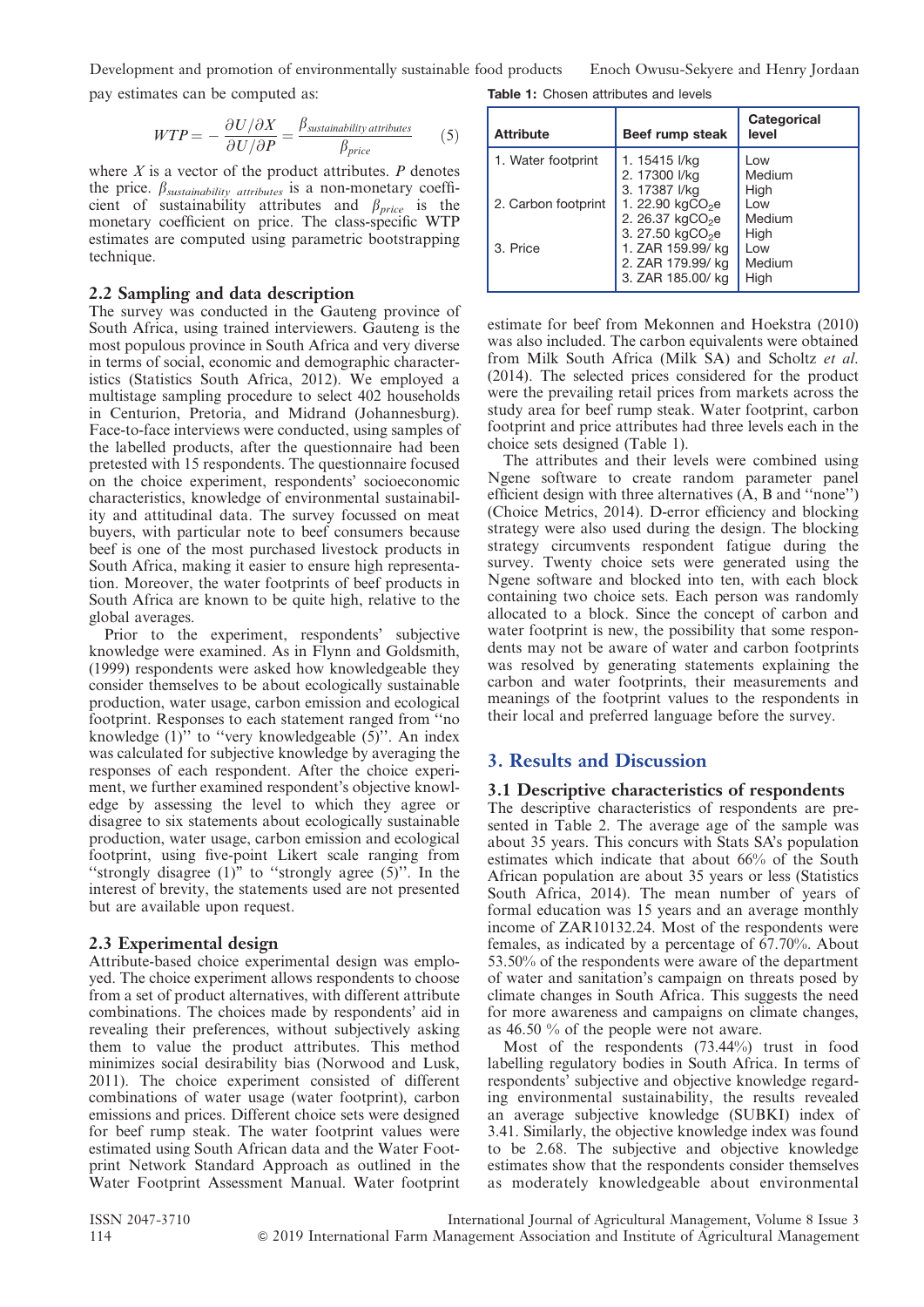|  |  | Table 2: Descriptive statistics of respondents' socioeconomic characteristics |  |
|--|--|-------------------------------------------------------------------------------|--|
|  |  |                                                                               |  |

| Variable                                                                                              | <b>Description</b>                                                                                                                                                               | Mean (SD)                                                                     |
|-------------------------------------------------------------------------------------------------------|----------------------------------------------------------------------------------------------------------------------------------------------------------------------------------|-------------------------------------------------------------------------------|
| Age<br>Education<br>Income<br>Subjective knowledge index (SUBKI)<br>Objective knowledge index (OBJKI) | Years<br>Years of formal education<br>Monthly income in ZAR<br>Subjective knowledge about environmental sustainability<br>Objective knowledge about environmental sustainability | 35.08 (11.51)<br>15.08 (2.31)<br>10132.24 (43.98)<br>3.41(1.00)<br>2.68(1.10) |
| Variable                                                                                              | <b>Description</b>                                                                                                                                                               | Percentage                                                                    |
| Female<br>Awareness                                                                                   | 1 if female, 0 otherwise<br>1 if respondents is aware of the department of water and<br>sanitations campaign on climate changes                                                  | 67.70<br>53.50                                                                |
| Trust                                                                                                 | 1 if respondent trust in food labelling regulatory bodies                                                                                                                        | 73.44                                                                         |

Authors' calculations.

Table 3: Latent class results for beef consumers

| Class 1                                                         | Class 2           | Class 3           |  |
|-----------------------------------------------------------------|-------------------|-------------------|--|
|                                                                 |                   |                   |  |
| $2.55***$ (0.65)                                                | $2.07***$ (0.43)  | $-0.63**$ (0.30)  |  |
| $-0.75***$ (0.23)                                               | $-0.50(0.36)$     | $0.44**$ (0.19)   |  |
| $-1.56**$ (0.71)                                                | $-0.46$ $(0.24)$  | $0.54**$ (0.22)   |  |
|                                                                 |                   |                   |  |
| $1.57***$ (0.41)                                                | $1.25***$ (0.33)  | $-0.42***$ (0.13) |  |
| $-0.69(0.40)$                                                   | 1.16(0.81)        | 1.02(0.73)        |  |
| $-1.36***$ (0.42)                                               | $-1.08**$ (0.48)  | $0.54*(0.3)$      |  |
|                                                                 | $1.23***$ (0.69)  | $0.74**$ (0.30)   |  |
| $-0.35***$ (0.11)                                               | $-0.37***$ (0.07) | $-0.18***$ (0.05) |  |
| 46%                                                             |                   | 18.90%            |  |
| Class membership estimates                                      |                   |                   |  |
| $-1.66***$ (0.24)                                               | $-2.43***$ (0.39) |                   |  |
| $-0.57**$ (0.2)                                                 | $0.33**$ (0.12)   |                   |  |
| $-0.34(0.24)$                                                   | $0.27**$ (0.11)   |                   |  |
| $0.72**$ (0.22)                                                 | 0.23(0.19)        |                   |  |
| $0.62**$ (0.31)                                                 | $-0.32**$ (0.12)  |                   |  |
| $0.46**$ (0.22)                                                 | 0.55(0.41)        |                   |  |
| $0.41**$ (0.20)                                                 | $-0.39**$ (0.19)  |                   |  |
| $0.27**$ (0.11)                                                 | $-0.16*(0.09)$    |                   |  |
| $0.21**$ (0.09)                                                 | $-0.13$ (0.07)    |                   |  |
| LL= -514.80; AIC=1051; BIC=1251.98; McFadden's $(\rho^2)$ =0.21 |                   |                   |  |
|                                                                 | $-3.11***$ (0.66) | 35.10%            |  |

Authors' calculations: Values in parentheses are standard errors.  $k^*$ =significant at 1%,  $k^*$  =significant at 5%,  $k^*$  = significant at 10%.

sustainability. Generally, the index for subjective knowledge is higher than objective knowledge; implying that what respondents think they know about environmental sustainability is higher than what is actually observed or practical.

#### 3.2 Latent class estimates

The latent class model estimates are provided in Table 3. Ben-Akiva and Swait (1986) test was conducted to ascertain whether the latent class model or mixed logit models best fit our data. It was found that the latent class model is the best fit and that the heterogeneity in our data is better explained at segment level, rather than at individual level. Therefore, we present the results of the latent class model. Using McFadden's  $(\rho^2)$ , AIC and BIC selection criteria, three-latent class model was found to be optimal. The McFadden  $(\rho^2)$  statistic of 0.21 indicates that the model was fit (Hensher *et al.*, 2005).

The results reveal that the respondents are heterogeneous in their preferences for water usage, carbon emission and price. This is indicated by the differences in magnitude, direction and significance of the utility

function estimates. This concurs with recent findings of Grebitus et al. (2015). Three distinct consumer classes were found. Price is significantly negative in all the classes as expected and in accordance with economic theory (McFadden, 1974). This means that all the three classes of consumers are sensitive to price and consider it as a relevant attribute in their decision to purchase environmentally sustainable food products.

For class 1, the utility estimates show that low levels of water usage and carbon emissions are significantly positive. This means that respondents in this class prefer beef products with low water and carbon footprints. Medium water usage level was significantly negative. Also, high levels of water usage and carbon emission variables were significantly negative. This suggests that apart from low water and carbon footprint levels, respondents in this class will not prefer beef products with medium or high footprint estimates. This is confirmed by the status quo bias observed for the ''none'' option. The significantly negative coefficient estimate of ''none'' option implies that respondents in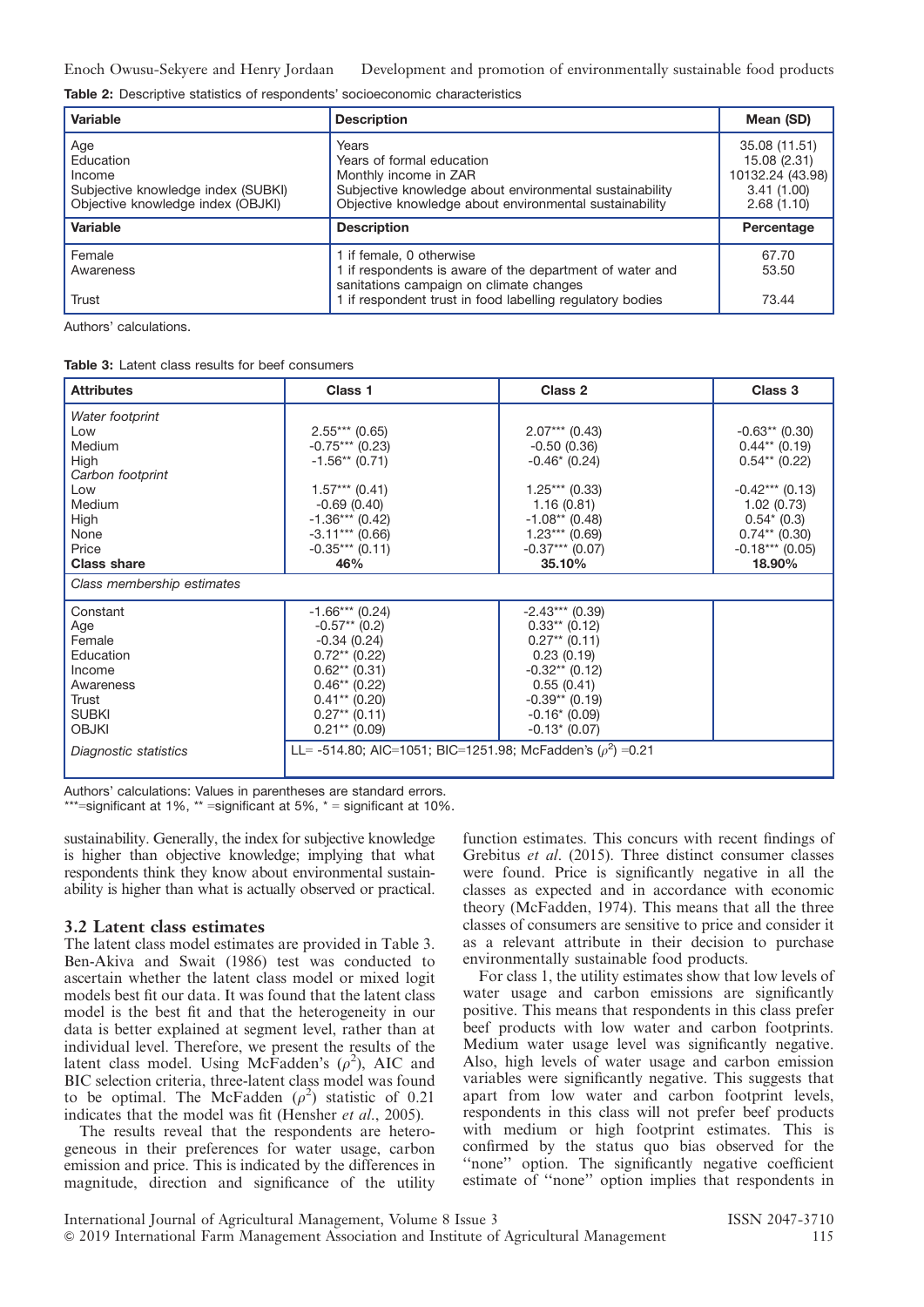|                  | Class 1 (ZAR)                   | Class 2 (ZAR)                  | Class 3 (ZAR)                  |
|------------------|---------------------------------|--------------------------------|--------------------------------|
| Water footprint  |                                 |                                |                                |
| Low              | 7.29 (5.22 to 9.57)             | 5.59 (3.55 to 7.99)            | $-3.50$ ( $-6.30$ to $-2.05$ ) |
| Medium           | $-2.14$ $(-4.33$ to $-1.85)$    | ΝS                             | 2.44 (1.90 to 4.45)            |
| High             | $-4.46$ ( $-7.75$ to $-3.15$ )  | $-1.24$ ( $-4.44$ to $-0.99$ ) | 3.00 (2.22 to 5.11)            |
| Carbon footprint |                                 |                                |                                |
| Low              | 4.49 (2.45 to 8.10)             | 3.38 (2.33 to 5.80)            | $-2.33$ ( $-5.13$ to $-1.99$ ) |
| Medium           | ΝS                              | ΝS                             | NS.                            |
| High             | $-3.89$ ( $-6.42$ to $-3.05$ )  | $-2.84$ ( $-4.12$ to $-2.05$ ) | $3.00$ (2.53 to 5.15)          |
| None             | $-8.89$ ( $-10.06$ to $-5.50$ ) | 3.32 (2.69 to 5.45)            | 4.11 (3.24 to 6.90)            |

Table 4: Class specific willingness to pay estimates and 95% confidence intervals

NS: Not significant: All values are in South African Rand (ZAR). Values in parentheses are confidence intervals at 95%. Authors' calculations.

this class prefer to select one of the product options than to choose the ''none'' option. This class accounts for 46 % of the sampled respondents. The class membership estimates for this class reveal that having high levels of formal education, income as well as subjective and objective knowledge on environmental sustainability increases the likelihood of a particular respondent belonging to this class, relative to class three. Additionally, members of class one are likely to be aware of threats posed by climate changes through the department of water and sanitations campaigns. They are also likely to trust food labelling regulatory bodies in South Africa. Members of this class are likely to be younger individuals, as indicated by the significantly negative coefficient of age variable.

For the second class, the utility estimates for low levels of water usage and carbon emissions are significantly different from zero and positive. High levels of water usage and carbon emission variables are significantly negative. This suggests that members of this class have negative preferences for beef products with high water and carbon footprints. The status quo variable ''none'' is significantly different from zero and positive. This implies that respondents in this class also prefer beef products without water and carbon footprint sustainability information.

Class two accounts for 35.10% of respondents. The class membership estimates for this segment indicate that respondents in this class are likely to be older females with low income, relative to class three members. Respondents in this class are less likely to trust food labelling regulatory bodies, relative to class three members. They are also less likely to report having high subjective and objective knowledge on environmental sustainability, compared with class three members.

For class three, the significance and directions of the utility function estimates differ. The utility function estimates for low water usage and carbon emission levels are significantly different from zero and negative. This suggests that respondents in class three do not prefer beef products with low water and carbon footprints, relative to the other two classes. Medium and high levels of water usage are preferred by this segment of respondents, as indicated by the significantly positive coefficient estimates. Members of this class also prefer high carbon footprint estimates, compared with the other two classes. The status quo variable "none" is significantly positive; indicating that respondents in class three prefer products without water and carbon footprint sustainability information. Class three accounts for 18.90 % of the

respondents. Class membership estimates for this class were normalized to zero, such that the other classes could be compared with it.

#### 3.3 Willingness to pay estimates for water and carbon footprints sustainability attributes

Class-specific willingness to pay estimates for the different levels of sustainability attributes evaluated at 95% confidence interval are presented in Table 4. The WTP estimates for the attributes were estimated across the latent classes in order to ascertain the differences in preference structure. The results show that respondents in class one and class two are willing to pay ZAR7.29 and ZAR 5.59, respectively for low water footprint level. Respondents in class three on the hand are willing to accept ZAR 3.50 as compensation to choose beef products with low water footprint. Respondents in class one are willing to accept ZAR 2.14 and ZAR 4.46 as compensations to choose beef products with medium and high water footprint levels, respectively. Contrary to class one members, those in class three are willing to pay ZAR 2.44 and ZAR 3.00 for beef products with medium and high water footprint levels, respectively.

In terms of carbon emissions, respondents in classes one and two are willing to pay ZAR4.49 and ZAR 3.38, respectively for low carbon emission levels whereas those in class three were willing accept ZAR 2.33 to choose beef product with the same level of carbon emissions. Additionally, class one members were willing to accept compensation to choose products with high carbon emissions, whereas class three members were ready to pay for the same emission level. For both classes one and two, willingness to pay estimates for low water usage are higher than low carbon emissions. This implies that preference for low water footprint is higher than low carbon footprints. Finally, class two and three members were willing to pay for beef products without water and carbon footprint sustainability information, whereas class one members will only choose this product when they are compensated with ZAR 8.89.

# 4. Conclusion

The study concludes that there is considerable preference heterogeneity at segment level for environmentally sustainable beef products. Three distinct consumer segments were identified, with each class exhibiting different preference attitude for the same set of environmentally sustainable beef product attributes. The profound heterogeneity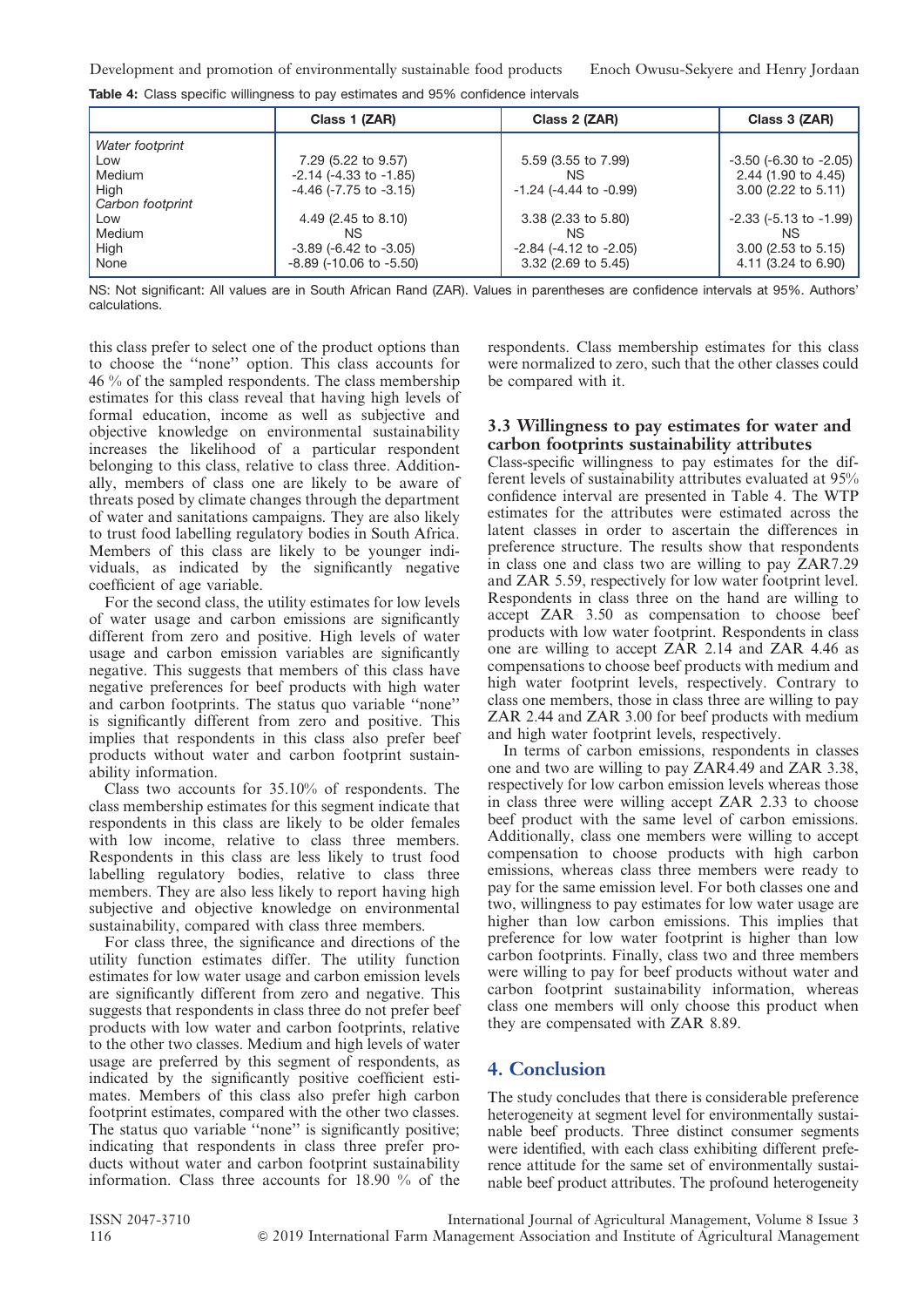in preferences is explained by socioeconomic factors such as age, gender, education and income of respondents. Beside socioeconomic factors, public awareness creation and campaigns on threats associated with climate changes as well as trust in regulatory bodies in charge of food labelling, including environmental sustainability labelling play significant role in influencing consumers' preferences for environmentally sustainable beef products. Additionally, respondents' subjective and objective knowledge levels on environmental sustainability significantly impact on their choices of environmentally sustainable beef products. Therefore, demographic targeting of consumer segments, awareness creation and segment-specific educational campaigns aimed at enhancing subjective and objective knowledge on environmental sustainability are important tools for governments, food companies and agribusinesses for promoting and marketing environmentally sustainable food products.

Willingness to pay for different water usage and carbon emission levels of beef production varies across the identified classes. Willingness to pay exists for low water usage and carbon emissions in classes one and two. Class three members on the other hand are willing to accept compensations to purchase beef products with low water and carbon footprint values. For both segments one and two, respondents were willingness to pay higher amounts for low water footprint level, compared with low carbon footprint level. Therefore it is concluded that preferences for low water footprint is higher than carbon footprints.

Generally, the willingness to pay estimates and class membership probabilities indicate that there is market for environmentally sustainable products in South Africa, as about 81% of the respondents have positive preferences for low water usage and carbon reduction. Given that classes one and two have significant positive preferences and willingness to pay premiums for low water usage and carbon reduction, agribusinesses and food companies can capitalize on this consumer segment and create a niche market for environmentally sustainable products in South Africa. Nonetheless, there are imperative segmental equity issues that need to be taken into consideration when designing environmental sustainability strategies to change consumers' behaviour, while aiming at promoting environmentally sustainable products and minimizing environmental impacts.

### About the authors

Enoch Owusu-Sekyere (PhD) is an agricultural and resource economist with theoretical and practical experience in a variety of operational environments. Enoch is currently a Researcher at the Swedish University of Agricultural Sciences, Uppsala, Sweden and the University of the Free State, Bloemfontein, South Africa. Owusu-Sekyere is also a research fellow for European Investment Bank-Global Development Network Program in Applied Development Finance. Owusu-Sekyere has a particular interest in agricultural economics and agribusiness related issues, development and environmental economics, impact evaluations, water resource management, food safety, security and policy as well as animal health and welfare economics.

Henry Jordaan (PhD) is a Senior Lecturer with the Department of Agricultural Economics, University of the Free State, Bloemfontein, South Africa. Jordaan is an experienced agricultural economist with a particular interest in agricultural and institutional economics, water footprint assessment, production economics, food policy, food security and farm management, among others. Jordaan is involved in several projects in South Africa and other African countries.

# Acknowledgement

The authors' would like to acknowledge the funding from the Water Research Commission (WRC) of South Africa. This research is part of the Water Research Commission's project ''determining the water footprints of selected field and forage crops towards sustainable use of fresh water (K5/2397//4). We also acknowledge the Interdisciplinary Research Grant of the University of the Free State.

# **REFERENCES**

- Bateman, I.J., Carson, R.T., Day, B., Hanemann, W.M., Hanley, N., Hett, T., Jones-Lee, M., Loomes, G., Mourato, S., Ozdemiroglu, E., Pearce, D.W., Sugden, R. and Swanson, S. (2003). Guidelines for the use of stated preference techniques for the valuation of preferences for non-market goods. Cheltenham: Edward Elgar.
- Ben-Akiva, M.E. and Swait, J.D. (1986). The akaike likelihood ratio index', Transport Science, 20, pp. 133–36.
- National Treasury (2013). Carbon Tax Policy Paper. Reducing greenhouse gas emissions and facilitating the transition to a green economy. https://www.google.com/url?sa=t&rct=j& q=&esrc=s&source=web&cd=1&cad=rja&uact=8&ved=0ahU KEwjC7aHPj7\_RAhVpAsAKHQgUAFgQFggbMAA&url=http% 3A%2F%2Fwww.treasury.gov.za%2Fpublic%2520comments %2FCarbon%2520Tax%2520Policy%2520Paper%25202013. pdf&usg=AFQjCNEe-OzPBf1Mhy4ZMf2XHWycCrEnww&sig 2=is6I0kSXmkoEnnq4RQyuuQ (Accessed 15 Oct. 2015).
- Choice Metrics. (2014). Ngene 1.1.2. User manual and reference guide. https://dl.dropboxusercontent.com/u/9406880/ NgeneManual112.pdf. (Accessed 10 Oct. 2017).
- Cohen, M.A. and Vandenbergh, M. (2012) .The potential role of carbon labelling in a green economy. Energy Economics, 34, pp. 553–563.
- Department of Water Affairs (2013). Strategic overview of the water sector in South Africa, Pretoria: Department of Water Affairs, 2013. Available online: http://nepadwatercoe.org/wpcontent/uploads/Strategic-Overview-of-the-Water-Sectorin-South-Africa-2013.pdf (Accessed 4 Jan. 2016).
- Edwards-Jones, G., Plassmann, K., York, E., Hounsome, B., Jones, D. and Canals, M. (2009). Vulnerability of exporting nations to the development of a carbon label in the United Kingdom. Environment Science and Policy, 12, pp. 479–490.
- Flynn, L.R. and Goldsmith, R.E. (1999). A short, reliable measure of subjective knowledge. Journal of Business Research, 46, 57–66.
- Foley, J., Ramankutty, N., Brauman, K., Cassidy, E., Gerber, J., Johnston, M., Mueller, N., O'Connell, C., Ray, D., West, P., Balzer, C., Bennett, E., Carpenter, S., Hill, J., Monfreda, C., Polasky, S., Rockström, J., Sheehan, J., Siebert, S., Tilman, D. and Zaks, D. (2011). Solutions for a cultivated planet. Nature, 478, pp. 337–342.
- Grebitus, C., Steiner, B. and Veeman, M. (2016). Paying for sustainability: A cross-cultural analysis of consumers' valuations of food and non-food products labeled for carbon and water footprints. Journal of Behavioral and Experimental Economics, 63, pp. 50–58.
- Grebitus, C., Steiner, B. and Veeman, M. (2015). The roles of human values and generalized trust on stated preferences